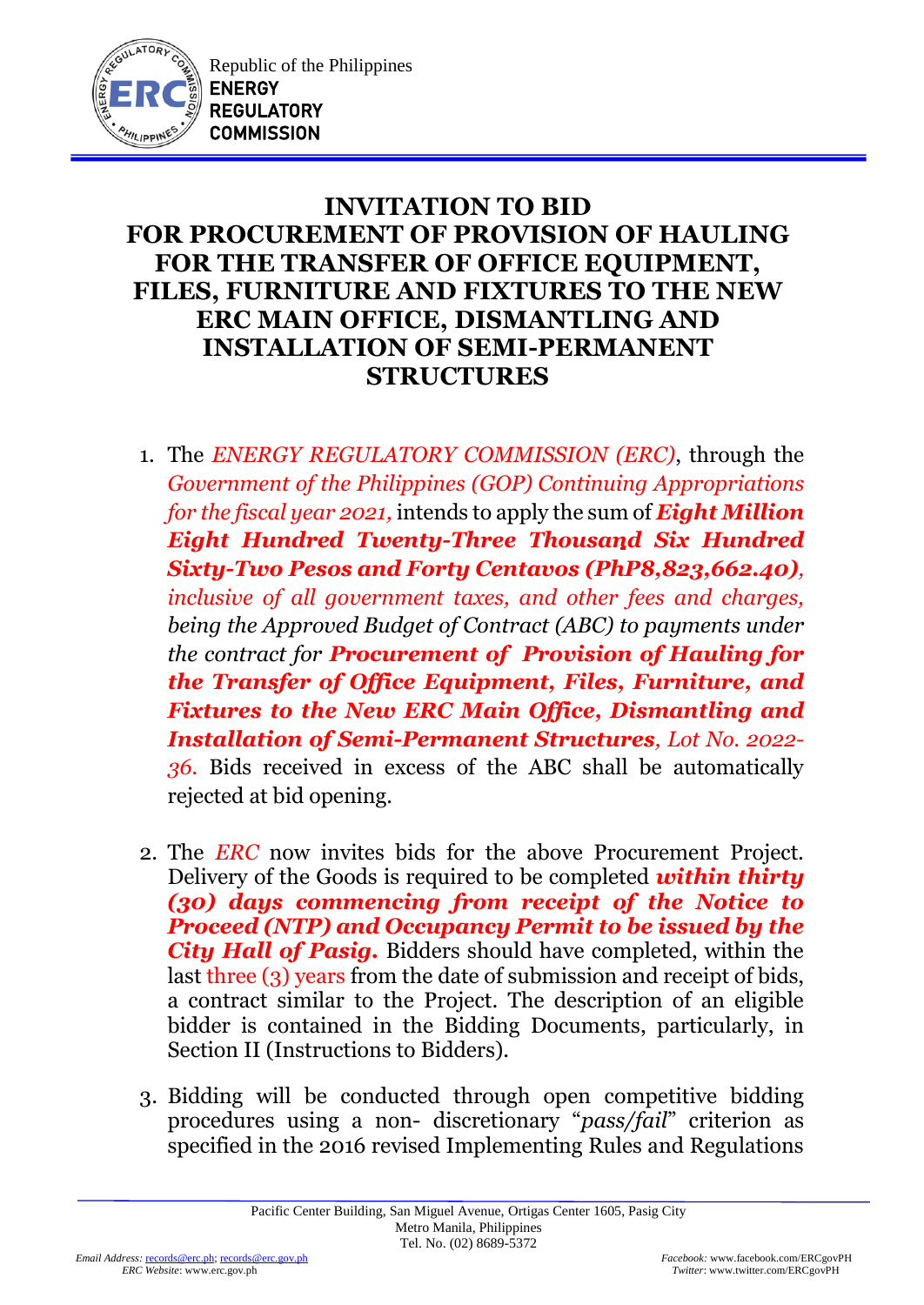(IRR) of Republic Act (RA) No. 9184.

Bidding is restricted to Filipino citizens/sole proprietorships, partnerships, or organizations with at least sixty percent (60%) interest or outstanding capital stock belonging to citizens of the Philippines, and to citizens or organizations of a country the laws or regulations of which grant similar rights or privileges to Filipino citizens, pursuant to RA No. 5183.

- 4. Prospective Bidders may obtain further information from *ERC BAC Secretariat* and inspect the Bidding Documents at the address given below during *Monday to Friday, 09:00 A.M. to 03:00 P.M*.
- 5. A complete set of Bidding Documents may be acquired by interested Bidders on *17 May 2022* from the given address and website(s) below *and upon payment of the applicable fee for the Bidding Documents, pursuant to the latest Guidelines issued by the GPPB, in the amount of Ten Thousand Pesos (PhP10,000.00)*. The Procuring Entity shall allow the bidder to present its proof of payment for the fees *in person.*
- 6. The *ERC BAC* will hold a Pre-Bid Conference<sup>1</sup> , which shall be open to prospective bidders, on *24 May 2022, 1:00 P.M. through videoconferencing via MS Teams, which can be accessed through:*

[https://teams.microsoft.com/l/meetup](https://teams.microsoft.com/l/meetup-join/19%3Ameeting_MWNmNmY1MDEtODcxOS00OWU2LTgzMWQtNzc3ZjVjNTQ2ZWZi%40thread.v2/0?context=%7B%22Tid%22%3A%2234a3c75d-10fe-482b-9220-04df09540e89%22%2C%22Oid%22%3A%225f074c63-51dc-4812-9356-3479a48fb753%22%7D)[join/19%3Ameeting\\_MWNmNmY1MDEtODcxOS00OWU2LTgzMWQtNzc3ZjVj](https://teams.microsoft.com/l/meetup-join/19%3Ameeting_MWNmNmY1MDEtODcxOS00OWU2LTgzMWQtNzc3ZjVjNTQ2ZWZi%40thread.v2/0?context=%7B%22Tid%22%3A%2234a3c75d-10fe-482b-9220-04df09540e89%22%2C%22Oid%22%3A%225f074c63-51dc-4812-9356-3479a48fb753%22%7D) [NTQ2ZWZi%40thread.v2/0?context=%7B%22Tid%22%3A%2234a3c75d-10fe-](https://teams.microsoft.com/l/meetup-join/19%3Ameeting_MWNmNmY1MDEtODcxOS00OWU2LTgzMWQtNzc3ZjVjNTQ2ZWZi%40thread.v2/0?context=%7B%22Tid%22%3A%2234a3c75d-10fe-482b-9220-04df09540e89%22%2C%22Oid%22%3A%225f074c63-51dc-4812-9356-3479a48fb753%22%7D)[482b-9220-04df09540e89%22%2C%22Oid%22%3A%225f074c63-51dc-4812-](https://teams.microsoft.com/l/meetup-join/19%3Ameeting_MWNmNmY1MDEtODcxOS00OWU2LTgzMWQtNzc3ZjVjNTQ2ZWZi%40thread.v2/0?context=%7B%22Tid%22%3A%2234a3c75d-10fe-482b-9220-04df09540e89%22%2C%22Oid%22%3A%225f074c63-51dc-4812-9356-3479a48fb753%22%7D) [9356-3479a48fb753%22%7D](https://teams.microsoft.com/l/meetup-join/19%3Ameeting_MWNmNmY1MDEtODcxOS00OWU2LTgzMWQtNzc3ZjVjNTQ2ZWZi%40thread.v2/0?context=%7B%22Tid%22%3A%2234a3c75d-10fe-482b-9220-04df09540e89%22%2C%22Oid%22%3A%225f074c63-51dc-4812-9356-3479a48fb753%22%7D)

- 7. Bids must be duly received by the BAC Secretariat through manual submission at the office address indicated below on or before *06 June* 2022, 9:00 A.M. Late bids shall not be accepted. Bidders are requested to submit one (1) original and one (1) copy of their bids. Bidders are likewise requested to bring the originals of the documents submitted and present the same for comparison during the bid opening.
- 8. All Bids must be accompanied by a bid security in any of the acceptable forms and in the amount stated in **ITB** Clause 14.

<u>.</u>

<sup>&</sup>lt;sup>1</sup> May be deleted in case the ABC is less than One Million Pesos (PhP1,000,000.00) where the Procuring Entity may not hold a Pre-Bid Conference.